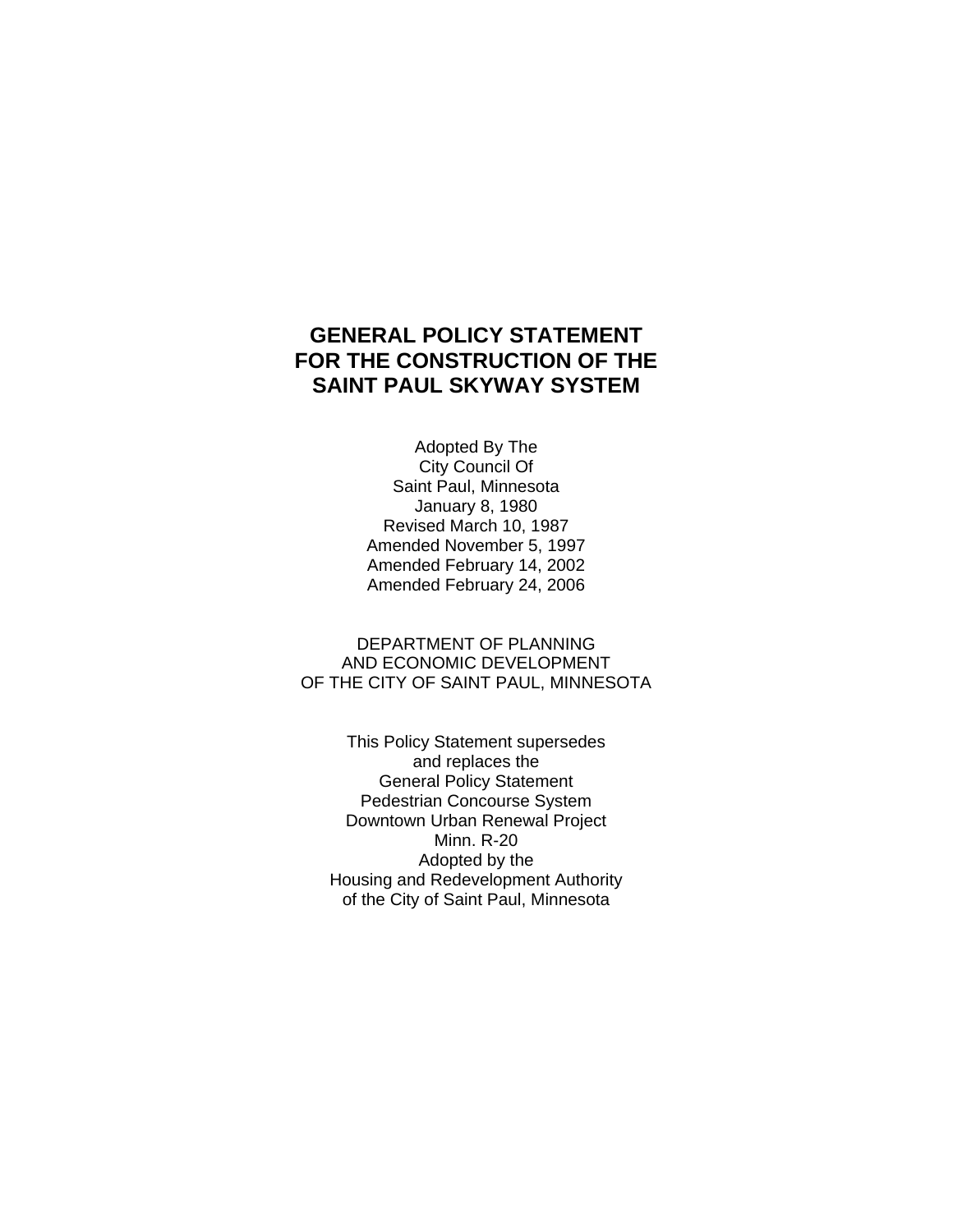|           | <b>TABLE OF CONTENTS</b>                                                                                                                                                                                                                                                                                                                                                                                                                                                                                                                                | Page Number                                                                                                              |
|-----------|---------------------------------------------------------------------------------------------------------------------------------------------------------------------------------------------------------------------------------------------------------------------------------------------------------------------------------------------------------------------------------------------------------------------------------------------------------------------------------------------------------------------------------------------------------|--------------------------------------------------------------------------------------------------------------------------|
| А.        | PURPOSE AND GENERAL DESCRIPTION                                                                                                                                                                                                                                                                                                                                                                                                                                                                                                                         | 3                                                                                                                        |
| В.        | DEVELOPMENT PREMISES AND CONSIDERATIONS                                                                                                                                                                                                                                                                                                                                                                                                                                                                                                                 | 3                                                                                                                        |
| C.        | COST SHARING AND FUNDING POLICY<br>1.<br><b>Bridges</b><br>2.<br><b>Concourse Corridors and Nodes</b><br>3.<br><b>Bridge Support Structures and Services</b><br>4.<br><b>Vertical Access Facilities</b><br>5.<br><b>Directional Signs</b>                                                                                                                                                                                                                                                                                                               | 5<br>5<br>$\,6$<br>$\,6$<br>$\overline{6}$<br>$\overline{7}$                                                             |
| D.<br>(1) | DESIGN AND MATERIALS REQUIREMENTS AND STANDARDS<br><b>Concourse Corridors</b><br>1.<br><b>Skyway System Symbol</b><br>(a)<br><b>Skyway System Graphics</b><br>(b)<br><b>Floor Materials</b><br>(c)<br>(d)<br><b>Concourse Ceilings and Lighting</b><br><b>Skyway System Walls</b><br>(e)<br>(f)<br><b>Business Signs</b><br><b>Skyway Colors</b><br>(g)<br>(h)<br>Temperature<br>2.<br><b>Nodes</b>                                                                                                                                                     | $\overline{7}$<br>$\overline{7}$<br>$\overline{7}$<br>$\overline{7}$<br>9<br>9<br>9<br>$\boldsymbol{9}$<br>9<br>10<br>10 |
|           | 3.<br><b>Bridges</b><br><b>Floor Materials</b><br>(a)<br>(b)<br><b>Bridge Ceilings and Lighting</b><br>(c)<br><b>Bridge Walls</b><br>(d)<br>Window-Washing Ladders<br>(e)<br>Temperature<br><b>Exterior Accent Painting</b><br>(f)<br>(g)<br><b>Exterior Accent Lighting</b><br>(h)<br>Length<br>Number per Block<br>(i)<br><b>Bridge Doors and Ramps</b><br>(j)<br><b>Exceptions from Standard Design</b><br>(k)<br><b>Paint Color Specifications</b><br><b>Bridge Support Structures and Service</b><br>4.<br>5.<br><b>Vertical Access Facilities</b> | 10<br>11<br>11<br>11<br>11<br>11<br>11<br>11<br>11<br>11<br>12<br>12<br>12<br>12<br>12                                   |
| Е.        | <b>PUBLIC ART</b>                                                                                                                                                                                                                                                                                                                                                                                                                                                                                                                                       | 12                                                                                                                       |
| F.        | <b>SUBMISSION OF PLANS</b>                                                                                                                                                                                                                                                                                                                                                                                                                                                                                                                              | 13                                                                                                                       |
| G.        | <b>EASEMENT REQUIREMENTS</b>                                                                                                                                                                                                                                                                                                                                                                                                                                                                                                                            | 13                                                                                                                       |
| Н.        | <b>OPERATION AND MAINTENANCE REQUIREMENTS</b>                                                                                                                                                                                                                                                                                                                                                                                                                                                                                                           | 14                                                                                                                       |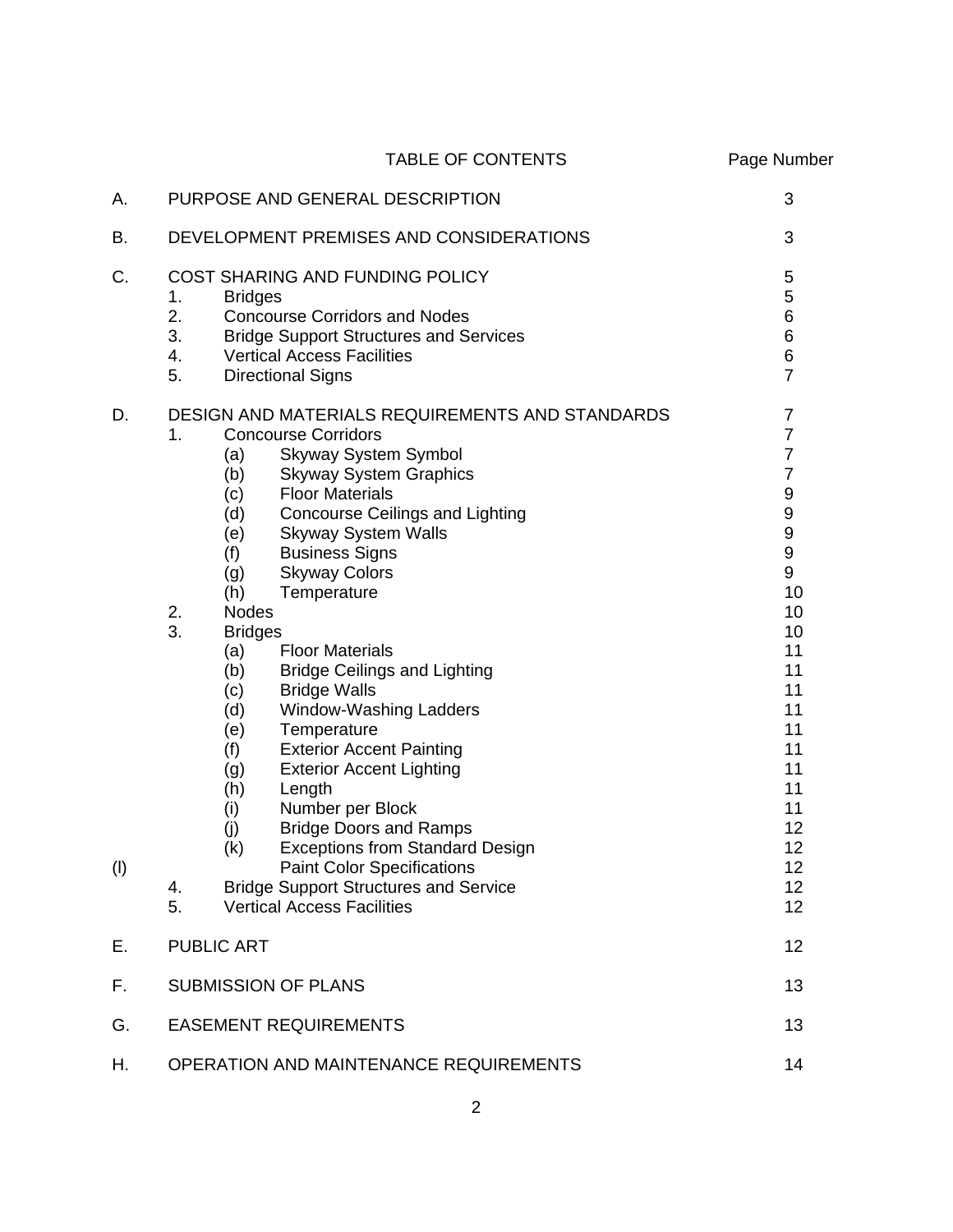# **A. PURPOSE AND GENERAL DESCRIPTION**

Beginning with the Downtown Urban Renewal Project Area - Minn. R-20, the Housing and Redevelopment Authority of the City of Saint Paul has developed a skyway system in downtown Saint Paul.

As used herein, the term "skyway system" encompasses the following: (1) concourse corridors; (2) node points in the concourse corridors, including, where feasible, one major node central to each block, generally at the point where several concourse corridors intersect; (3) bridges spanning streets; (4) certain vertical access facilities connecting the concourse corridors to public streets or other public property. The original purpose of this skyway system was to divert pedestrians from the minimal-width streetlevel sidewalks, enabling pedestrian traffic to move in an enclosed environment protected from adverse weather and vehicular traffic. The skyway system has significantly reduced pedestrian-vehicle conflicts at street level, particularly during periods of peak traffic, thereby permitting a smoother flow of vehicular traffic and greater safety for the pedestrian.

The skyway system has served Saint Paul well in the years since its inception. It has become a key factor in maintaining the economic viability of downtown. It has afforded developers the opportunity to provide shop and office space abutting the concourse, allowing people to circulate throughout downtown unhindered by adverse weather conditions and traffic. The skyway system, through the efforts of the developers, also may contain sculpture, water displays, artworks, and other elements contributing to the aesthetic and cultural enrichment of the citizens of the City, thereby becoming a focus of activity in the downtown area. The general location of the existing skyway system, including concourse corridors, nodes, vertical access facilities and bridges, is shown on the attached map.

Saint Paul has chosen a neutral, standardized design for its public skyway system to allow the architecture of the connecting buildings to be a more prominent feature of the streetscape. The key elements of this neutral design include the Vierendeel truss, a deep brown color and clear glass. In particular, the Vierendeel truss was chosen because it reflects the architecture of most of the buildings in downtown (i.e. simple horizontal and vertical lines), and it is more transparent than other truss types. With the truss, the other standard design elements help the skyway system act as a backdrop to the architecture of the city and minimize visual obstructions at the street level. In addition, designing the skyways as a system (not as a series of individual bridges), with a standard design, provides physical and visual continuity and cohesiveness throughout downtown. Architectural tradition is important in Saint Paul. With 38 skyways built over the last 30 years, the standard skyway design has now become part of that tradition.

## **B. DEVELOPMENT PREMISES AND CONSIDERATIONS**

Incorporation of the public skyway system into private development and building ownership presents some unique implications for the public, owners, and developers. With recognition of the public and private interests involved in the skyway system,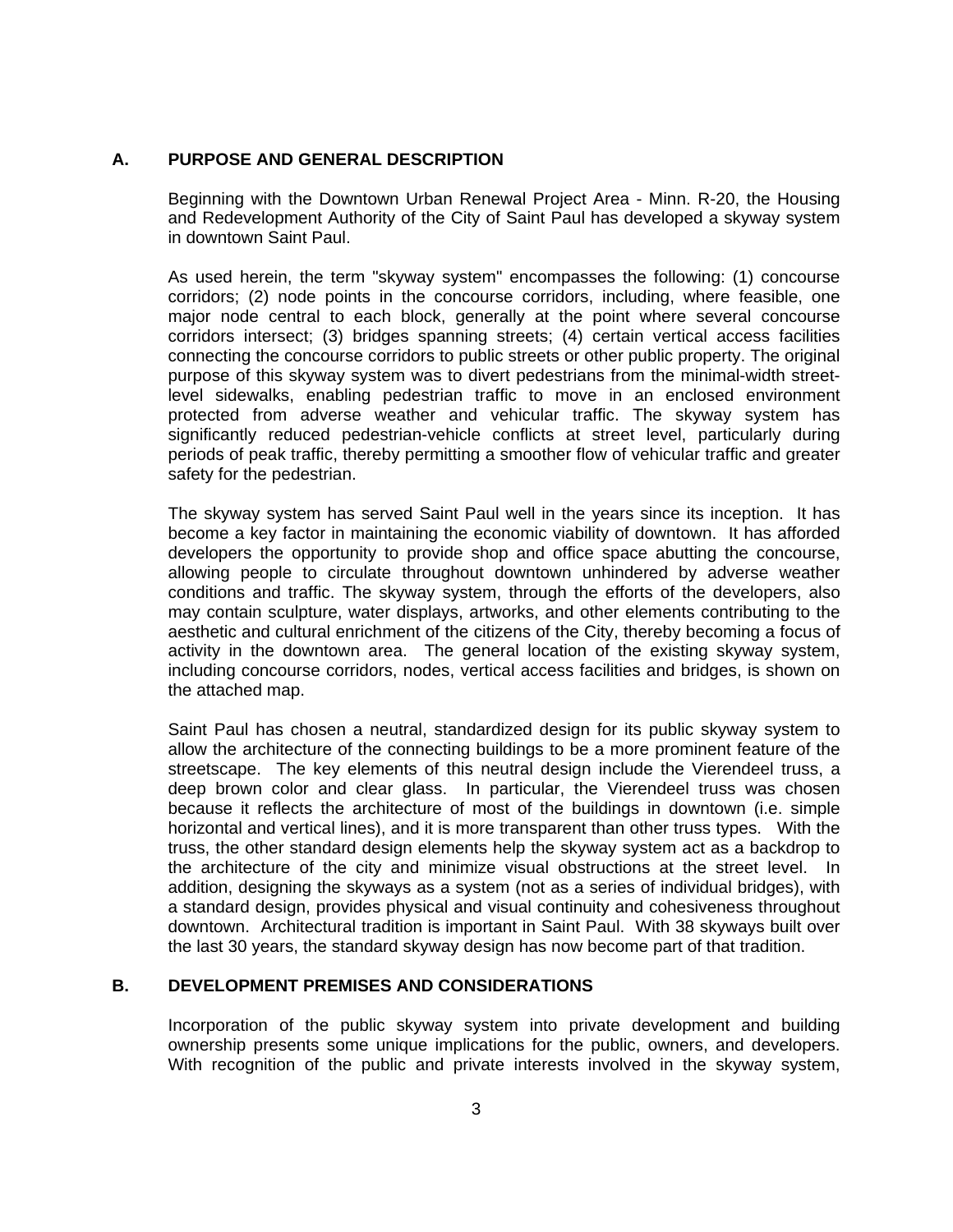certain premises have been established relating to the system, and these premises are basic to the regulations and development criteria established for the skyway system as set forth in the succeeding section. The following premises apply to the entire skyway system, even though portions of the system may be built by private building owners or developers:

- 1. The skyway system is an above-ground pedestrian system. It is one component of a larger downtown transportation system, which also includes tunnels, arcades and other forms of at-grade, weather-protected pathways. While this policy addresses the elevated skyway system only, the vitality of downtown depends on maintaining a balance between at-grade and non-at-grade pedestrian systems, and fostering investment and activity at all levels. As currently conceived, the skyway system is the dominant non-at-grade-system in downtown.
- 2. The skyway system will be entirely enclosed and capable of being heated and cooled to temperatures comparable to that maintained in adjacent office and retail areas, and in compliance with Chapter 140 of the Saint Paul Legislative Code. The term "enclosed" will mean protected from the weather, though the area of the skyway system need not necessarily be confined by its own walls. The concourse corridors and bridges will be constructed with a minimum width of 12'- 0" unless, in the judgment of the City, physical limitations of existing buildings, such as column spacing, fixed vertical element locations, window opening, etc., render the 12'- 0" width impractical, or would constitute an undue hardship to the owner. In such instances, a lesser width, to be approved by the City, may be allowed.
- 3. The success, that is the degree of utilization of the skyway system, will be directly related to the convenience, comfort, safety and efficiency it affords pedestrians in the downtown. The safety of system users will be maintained in compliance with Chapter 140 of the Saint Paul Legislative Code and the document "Design for Public Safety: A Guide for Making a Safer Public Realm."
- 4. Any and all public expenditures for the skyway system must be limited only to those improvements that are of public benefit. While adjacent buildings may derive peripheral benefit from a public skyway abutting their properties, no segment of the skyway system or its facilities that are of primary benefit to private interests can be constructed with public monies. The City reserves the right to determine what improvements are of public benefit.
- 5. The skyway system must have a design identity of its own, distinguishing it from other areas with public access within buildings as an aid to citizens in finding their way throughout the system. Further, where there is a public easement in the skyway system, it must be possible to readily identify those public areas so that citizens are cognizant of the location of the skyway path. The system must possess directional clarity and be accessible, identifiable and continuous.
- 6. The skyway system must functionally and visually help to unify the downtown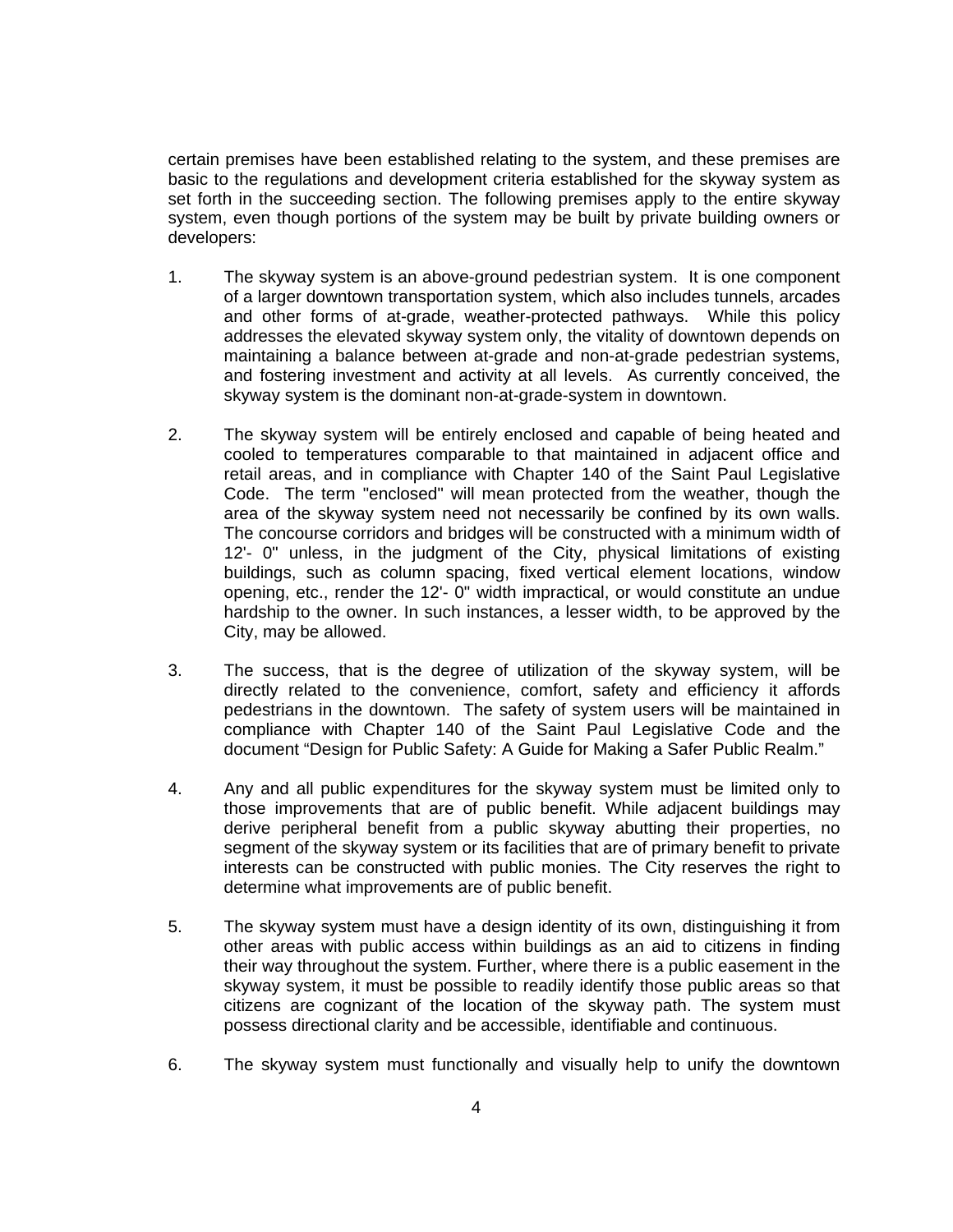and reinforce the compactness of downtown. Concourse corridors should be urban in character and will provide a variety of special experiences; they will not be of monolithic design throughout the system's length. The skyway system will possess a variety of floor to ceiling heights and abut spaces of varying design and activities. Nevertheless, it must still possess enough common elements to provide directional clarity, continuity and identity.

- 7. The present skyway system standard exterior design, with its vierendeel truss and uniform color, has provided a system that is a functional, consistent, transparent and neutral backdrop to the architecture of the city. The City will continue to employ this design. Any exceptions will be evaluated by the City on the basis of specific conditions and constraints.
- 8. Skyway access continues to be a major factor in downtown development decisions and the overall economic vitality of downtown. As such, the system needs to be retained and provisions must be made for its extension, but new investments in the system need to be balanced with investments in the streetlevel pedestrian realm.
- 9. Proposals to extend the skyway system will be considered based on the following criteria:
	- a. The density of new development to be served by the proposed extension;
	- b. The architectural significance of the buildings to be connected by the proposed extension;
	- c. The impact on views of significant natural and built features;
	- d. The impact on at-grade pedestrian activity and vitality;
	- e. The feasibility of alternative connections such as tunnels, at-grade weather-protected walkways, etc.; and
	- f. The impact on system continuity.

## **C. COST SHARING AND FUNDING POLICY**

The following cost sharing and funding policy applies to all skyway system elements (concourse corridors, nodes, bridges, bridge support structures and services and vertical access facilities) not under a construction contract at the time of the adoption of this policy by the City Council, unless otherwise specifically exempted from this policy by the City Council. Such skyway system elements specifically exempted by the City Council will be covered by this policy statement.

This cost sharing and funding policy is considered to be consistent with Saint Paul's adopted Capital Allocation Policies. The skyway system is considered to be a Service System Improvement, and any proposal for an addition to the existing skyway system must be based on the merits of each proposal as to its economic benefit to the City. The sole and final determination for each addition to the existing skyway system will rest with the City Council. Adjoining property owners must agree to share in the cost of subsequent improvements to skyway system elements.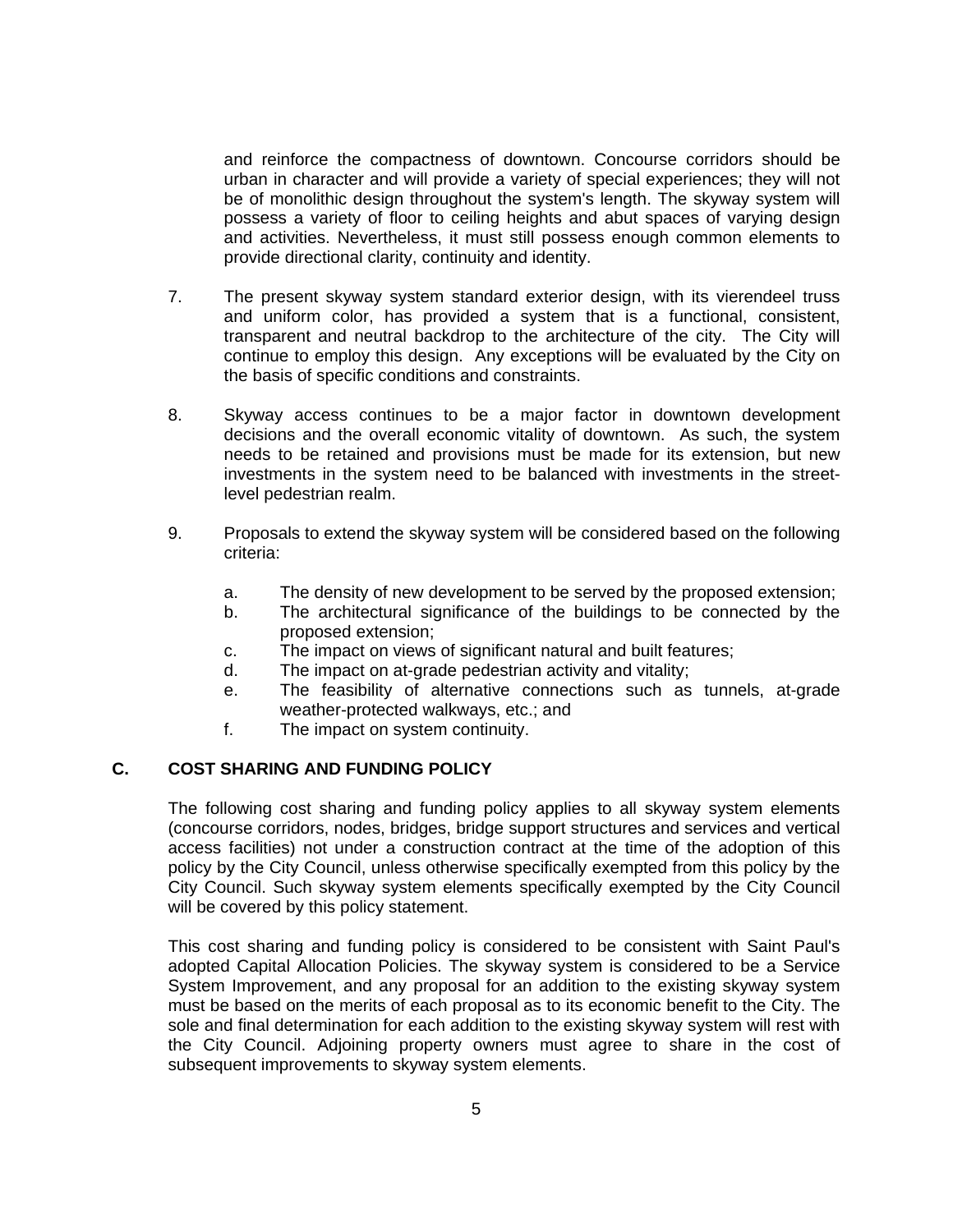- 1. Bridges The City may pay a portion of the total cost of each skyway bridge, including construction costs, architect's fees and other associated costs. The exact amount will be negotiated between appropriate City staff and benefiting building owners or developers based on the City's downtown development priorities. The City Council will make the final determination on the exact cost to be borne by the City.
- 2. Concourse Corridors and Nodes Benefiting building owners or developers will pay all costs for constructing, remodeling or reconstructing their buildings to provide acceptable concourse corridors and nodes through their buildings.
- 3. Bridge Support Structures and Services The developer or building owner at each end of the bridge will be responsible and will pay all costs for the provision of structural supports within their respective properties, which are necessary to accommodate the bridge. The City will not be financially responsible for such increased support structure, nor will the City build independent supports for the bridge upon private property at either end at its expense. With respect to bridge services, the building owner or developer, at his/her expense, will provide and connect the mechanical and electrical systems of his/her buildings to the bridges and supply to all necessary facilities for fresh air, heating, cooling, and electrical power, unless the building owner or developer is advised that a previously constructed building already supplies such facilities. Where a bridge connects the improvements of one developer or building owner with that of another developer or building owner, each party so connected will be responsible for agreeing as to how they will share the cost of providing the required mechanical and electrical services to the bridge. Such a cost-sharing agreement must be reached by the affected parties and submitted to the City for its review prior to the start of bridge construction.

For bridges connecting new buildings for which the location is determined at the time of working drawing preparation, the developer's working drawing and specification will include mechanical and electrical equipment design, location and connections to supply necessary services to the bridges. For bridges where precise location is not yet determined at the time of working drawing completion on the building, the developer must agree to retain the service of an architect and/or engineer, at the time such bridge location is determined, to provide necessary design services as stated above.

The building owner or developer must agree to retain the services of an architect/engineer to provide information, drawings, documents, and to spend the time necessary with City staff in order to coordinate the provision of mechanical and electrical facilities to the bridge and to resolve all structural, aesthetic and related matters relative to bridge design, structure and utility connections/easements.

All such design, consultation and coordination will be accomplished in a timely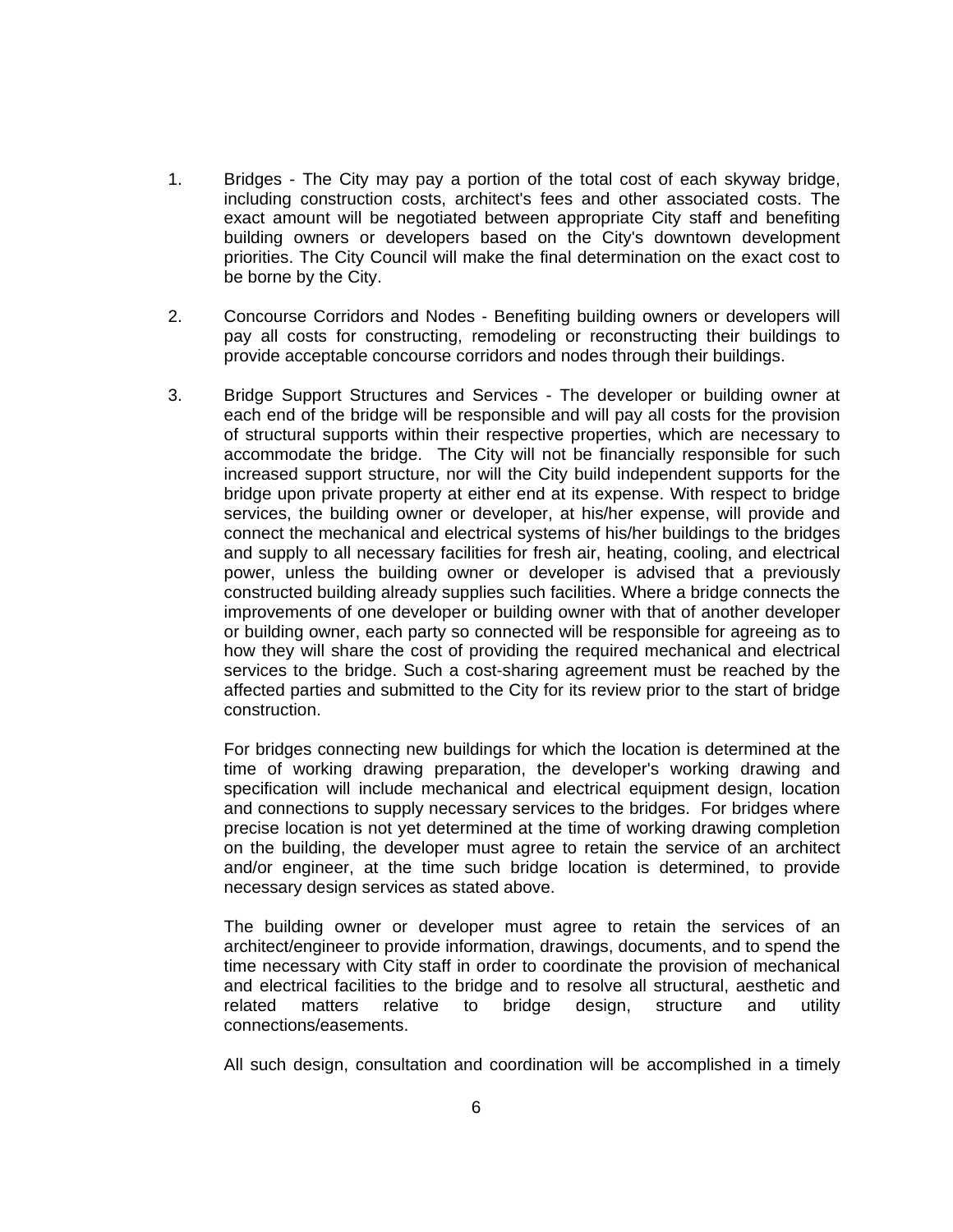manner so as to permit construction of the bridge as soon as the two buildings to which the bridge connects are capable of receiving the bridge.

- 4. Vertical Access Facilities Vertical access facilities will be installed by the benefiting building owner or developer at no cost to the City. Existing vertical access facilities will be used wherever possible. The City Council may require the installation of escalators or elevators as part of the skyway system. The benefiting building owner or developer will pay all costs of such vertical access facilities.
- 5. Directional Signs Building owners and/or developers will pay for the initial manufacture, upkeep and replacement of all directional signage enclosures (the metal-framed boxes that hold the signs). Building owners and/or developers will pay a pro-rata cost for directional sign faces based on where their building name appears on such sign faces. The benefiting building owner and/or developer will pay all costs for supports, electrical service, installation, operation, maintenance, repair and replacement of such signs. Such directional signs will be installed by the building owner and/or developer upon completion of construction of the Skyway bridge(s).

# **D. DESIGN AND MATERIALS REQUIREMENTS AND STANDARDS**

The skyway system's identity, design consistency, and ease of orientation are necessary if the skyway system is to function effectively. The City has established design and materials requirements for the skyway system and its five elements: concourse corridors, nodes, bridges, bridge support structures and vertical access facilities. The design of the skyway system within each block will adhere to these requirements. Two major components of the skyway system, bridges and the concourses/nodes, need to be treated differently. While the exterior design and materials of the bridges will stress uniformity and consistency throughout the downtown, the concourse corridors and nodes will provide a variety of experiences for the skyway pedestrian. Nothing in these requirements will prohibit or excuse any element of the system from complying with pertinent local, state and federal requirements, such as the Americans with Disabilities Act, Chapter 140 (Skyway Conduct) of the Saint Paul Legislative Code, Chapter 12 (Public Art and Design) of the Saint Paul Administrative Code, Chapter 73 (Heritage Preservation Commission) of the Saint Paul Legislative Code, the State Building Code, the City's Design for Public Safety Initiative, etc.

1. Concourse Corridors

Concourse corridors will run through a block from building face to building face connecting to a skyway bridge. The primary public purpose of such concourse corridors in the accommodation of pedestrian travel from point to point, and, as such, a minimum width of 12'-0" is established for such elements.

Concourse corridors will be light, airy, animated civic places with memorable character. Long, blank-walled corridors will be avoided. The pedestrian will encounter a variety of design experiences while traversing the system.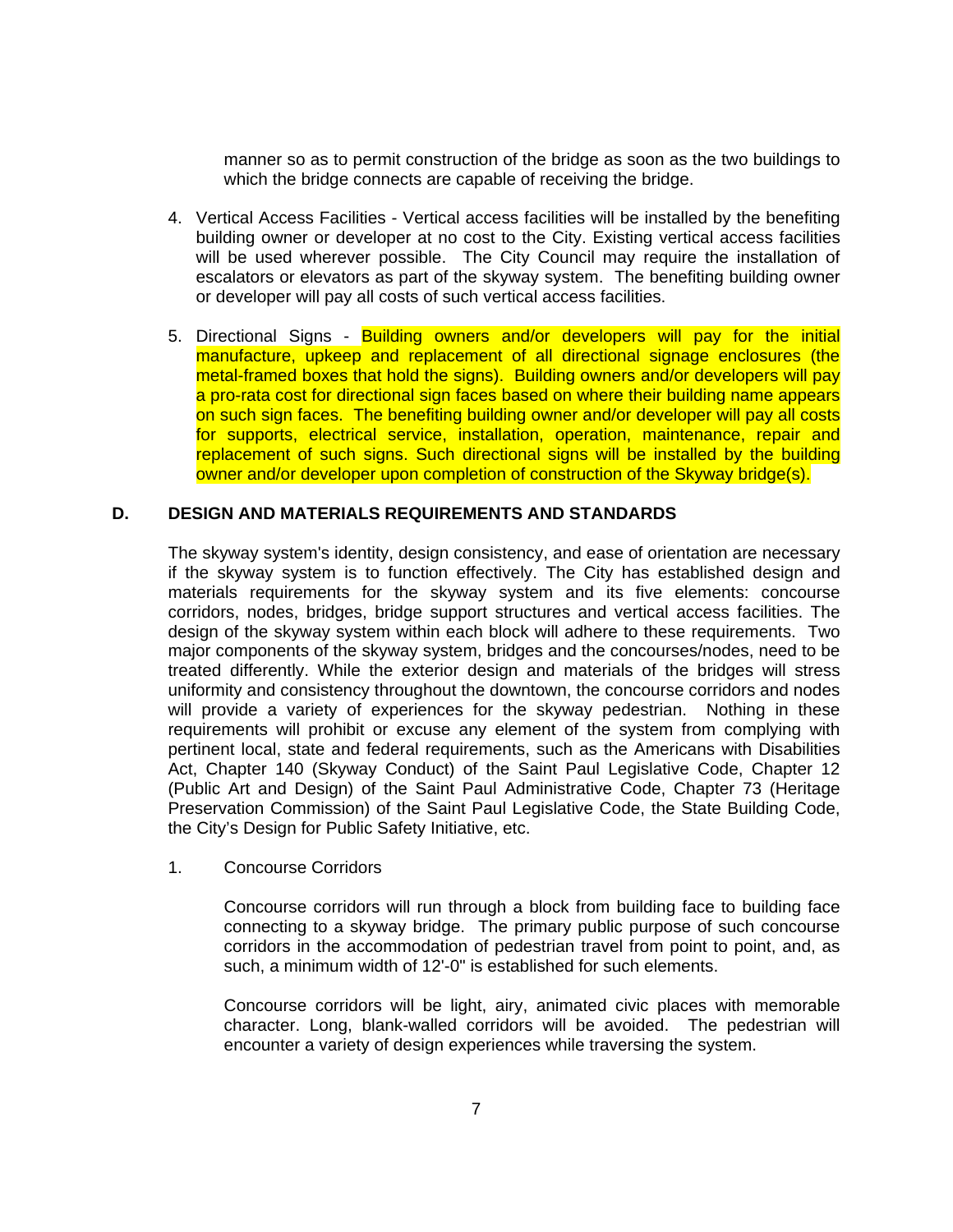- (a) Skyway System Symbol A graphic symbol has been developed for the skyway system. Such symbol will be used to indicate the location of the skyway system within the building in a manner approved by the City, and on such skyway signage as the City may provide. No other use of the symbol will be permitted.
- (b) Skyway System Graphics Graphics will play a vital role in orientation in the skyway system, and through consistency of design and placement, will also constitute a vital element in achieving skyway system identity. The City will be responsible for the design and location of all skyway system graphics; the types of graphics and general location criteria are as follows:
	- i. Directional Signs Directional signs are the largest and most conspicuous signs in the skyway system. They are used to give directions to streets and identify building names (not individual businesses) in the skyway system. All directional signs will be suspended below the concourse ceilings, perpendicular to the axis of the concourse area in which they are located, and the only such signs to be mounted in this manner.

The building owner will provide: 1) support for the directional signs above the ceiling; 2) electrical services to the signs; 3) the pendants which connect the signs to the structure above the ceiling. The City has developed standard designs for the directional signs and will advise the developer or building owner of the specific location and content of the pendants and signs, including the following:

1. Directional signs that are located at skyway intersections and suspended below the concourse ceilings at the end of the skyway bridges or in the buildings adjacent to the skyway bridge entrance will contain the following content and format.

Signs read upon leaving a building and entering the skyway bridge should read:

Top line of sign: Building(s) Name(s) you are entering Bottom line of sign: Street name you are crossing over

Signs read upon entering a building and leaving the skyway bridge should read:

Top line of sign: Building(s) Name(s) you are entering

2. Building owners and/or developers will have 180 days after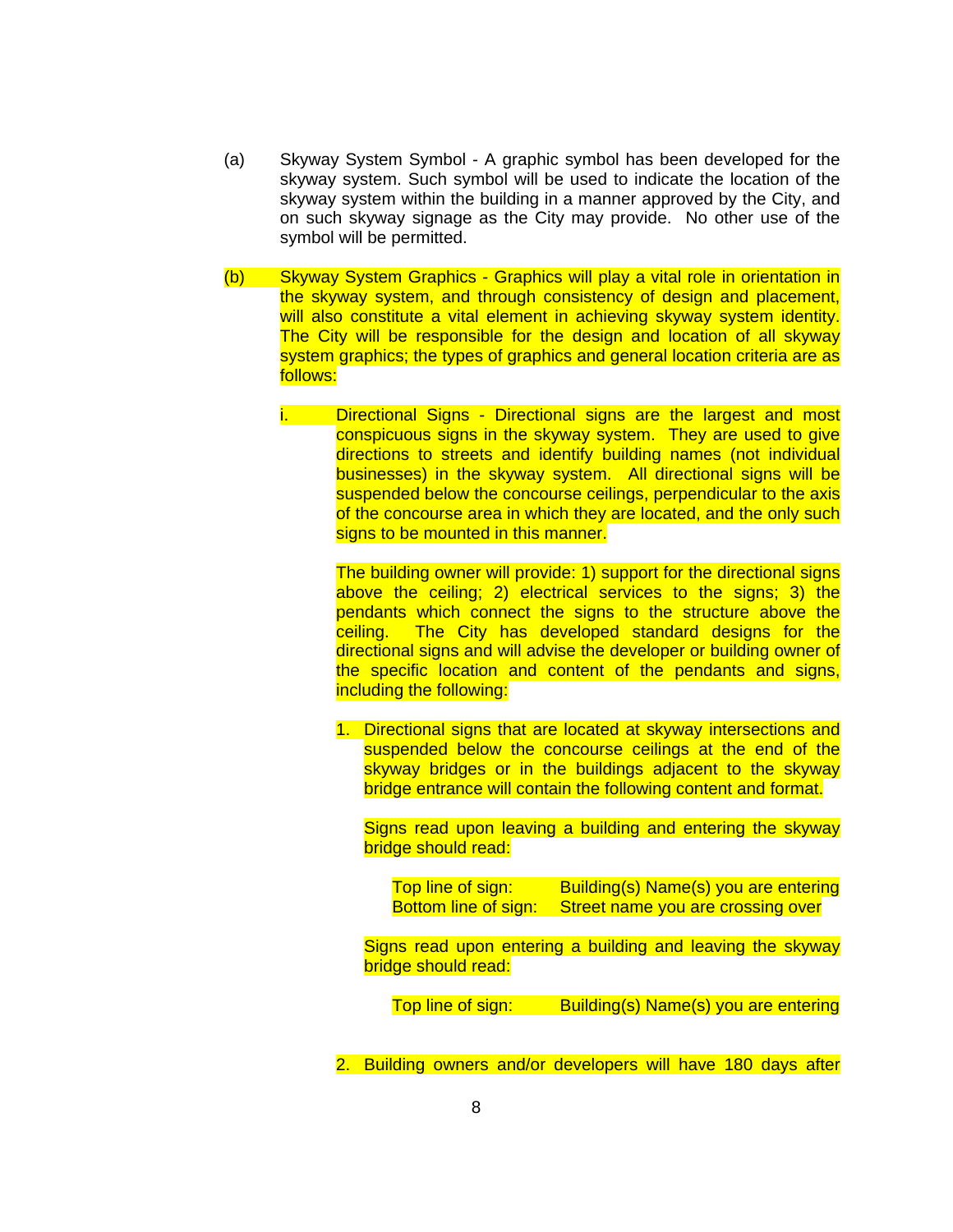final adoption by the City Council (but, no later than 180 days after April 15, 2006 for all existing bridges) to conform to the sign content and placement standards, and design specifications contained herein.

- 3. Directional signs will be internally illuminated.
- 4. The color of the directional sign background will be white. The font style will be High Perpetua with a minimum height of 3 inches. Letters/characters will be Black. Signage will conform to ADA standards, as set forth in the Code of Federal Regulations 28 CFR Part 36 4.30 Signage; and specifically 4.30.3 Character Height and 4.30.5 Finish and Contrast.
- 5. The metal-framed boxes that hold the signs will be 6'-0" in length, 9" high, with non-glare plastic glass. The metal surfaces will be painted Architectural Bronze. Building owners/ developers will be permitted to continue to use the metal box enclosures that were installed in the skyway bridges and concourses prior to 1990, if available.
- 6. The existing signs attached to directional signs indicating Gold, Red and Blue paths will be removed. Any references to the color directional system will be removed.
- ii. Maps and Route Directories Wall-mounted or free standing maps and route directories of the skyway system will be placed in prominent locations at the head of vertical access facilities, within nodes, or in other appropriate locations so that the pedestrian may, together with the directional signs, determine the skyway route to be used in order to arrive easily and quickly at the desired location. A current Standard Skyway Map will be placed within the skyway building corridors, a minimum of one (1) at each major skyway system intersection and a minimum of one (1) at the entrance to and exit from each skyway bridge. Any existing Standard Skyway Maps showing the original color-coded skyway routes will be removed and replaced with the current version of the map. A "You Are Here" sticker will be applied to each map by the property owner indicating where the pedestrian is in the skyway system. The Standard Skyway Map should be free and clear of advertising.
- iii. Entry Signs Entry signs displaying the skyway logo and the International Access Symbol, if appropriate, will be posted on building entrances which identify access points to the system. Entry signs will include, or be located next to, a listing of the building hours. When building entries cannot allow disabled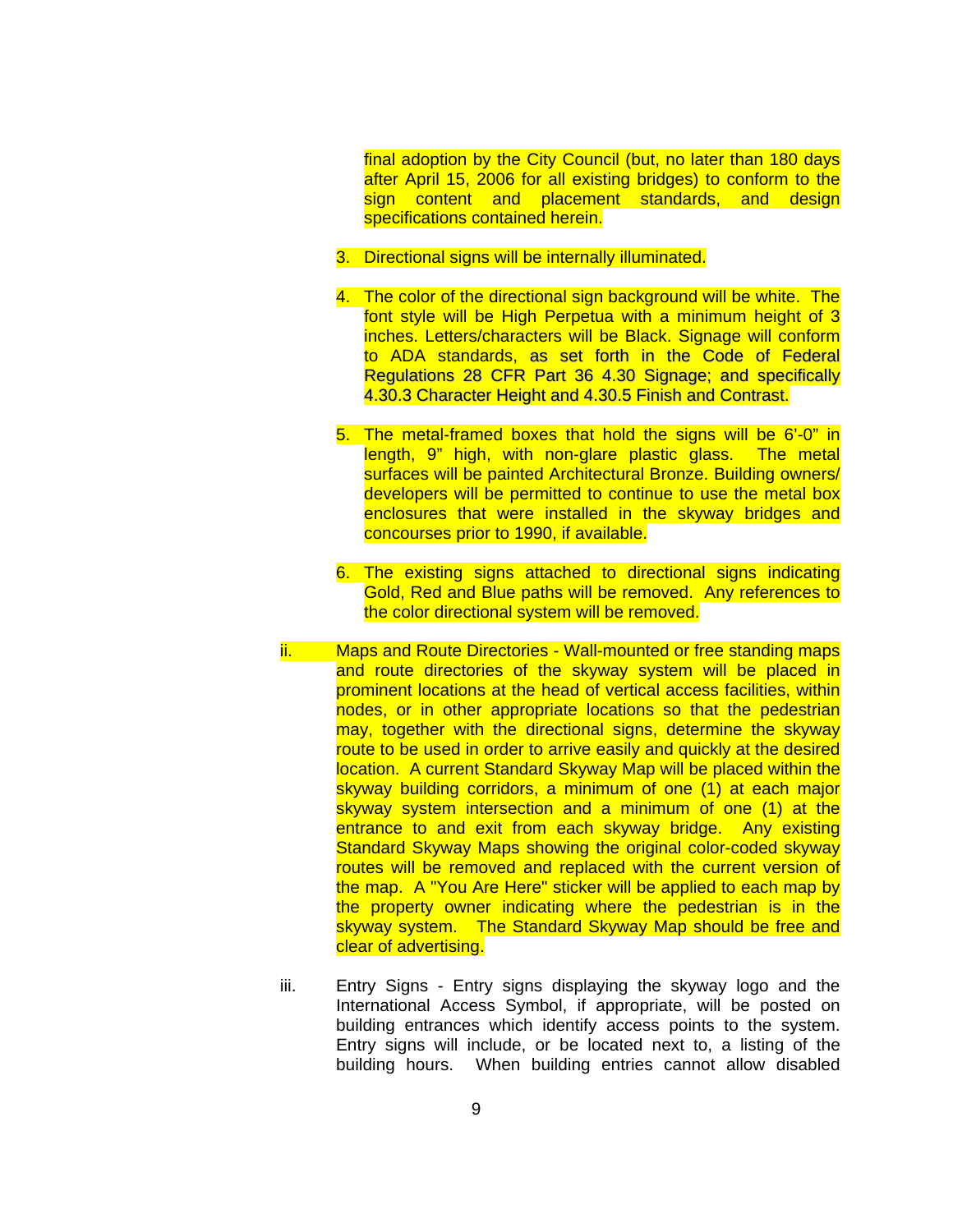access to the skyway system, the building owner will post directional signs to the nearest accessible system entry.

- iv. Exit signs Exit signs displaying the skyway logo and the name of the street to which access is available will be posted in the concourse corridors near vertical access facilities.
- v. Skyway Information Signs The City should supply signs containing the skyway logo and the international information symbol to volunteer skyway small businesses. These businesses should be given a supply of skyway maps and should act as informal skyway information centers.
- (c) Floor Materials In concourse corridors running between bridges and nodes, a consistency of floor material that meets ADA standards for concourse corridors must be maintained throughout each building. A change in floor material will help to define the concourse corridors from private areas. If the building owner chooses to use carpet or other nonpermanent flooring material for concourse corridors, the building owner must agree to replace such carpet with new carpet or other material matching as closely as possible the original in color and texture at such intervals as may be determined by the City.
- (d) Concourse Ceilings and Lighting Minimum ceiling height will be 8'- 0",and no signs or other graphics other than as specified above will be fastened to, or suspended from, the ceiling. Lighting fixtures will be installed in such a manner as to not visually block skyway signage. Luminous ceilings are permitted. Artificial lighting intensity will comply with the minimum lighting levels established in Chapter 140 of the Saint Paul Legislative Code. The artificial lighting will be supplied with electricity so that the interruption of service in any circuit inside the building will not result in total interruption of the required lighting.
- (e) Skyway System Walls Where the skyway system is defined by walls or partitions separating the concourse from adjacent private building areas, such walls may be of a design and function consistent with the use and architectural design of such private building areas. Skyway system walls will be of durable, easily maintained, finished materials.
- (f) Business Signs One projecting business sign per business is allowed, provided that it meets the following criteria:
	- i. It includes only the business name and/or symbol.
	- ii. It does not exceed four square feet in size:
	- iii. It is located eight feet above the floor;
	- iv. It is not internally lit or made of neon, and does not flash.
	- v. It does not block views of directional signs.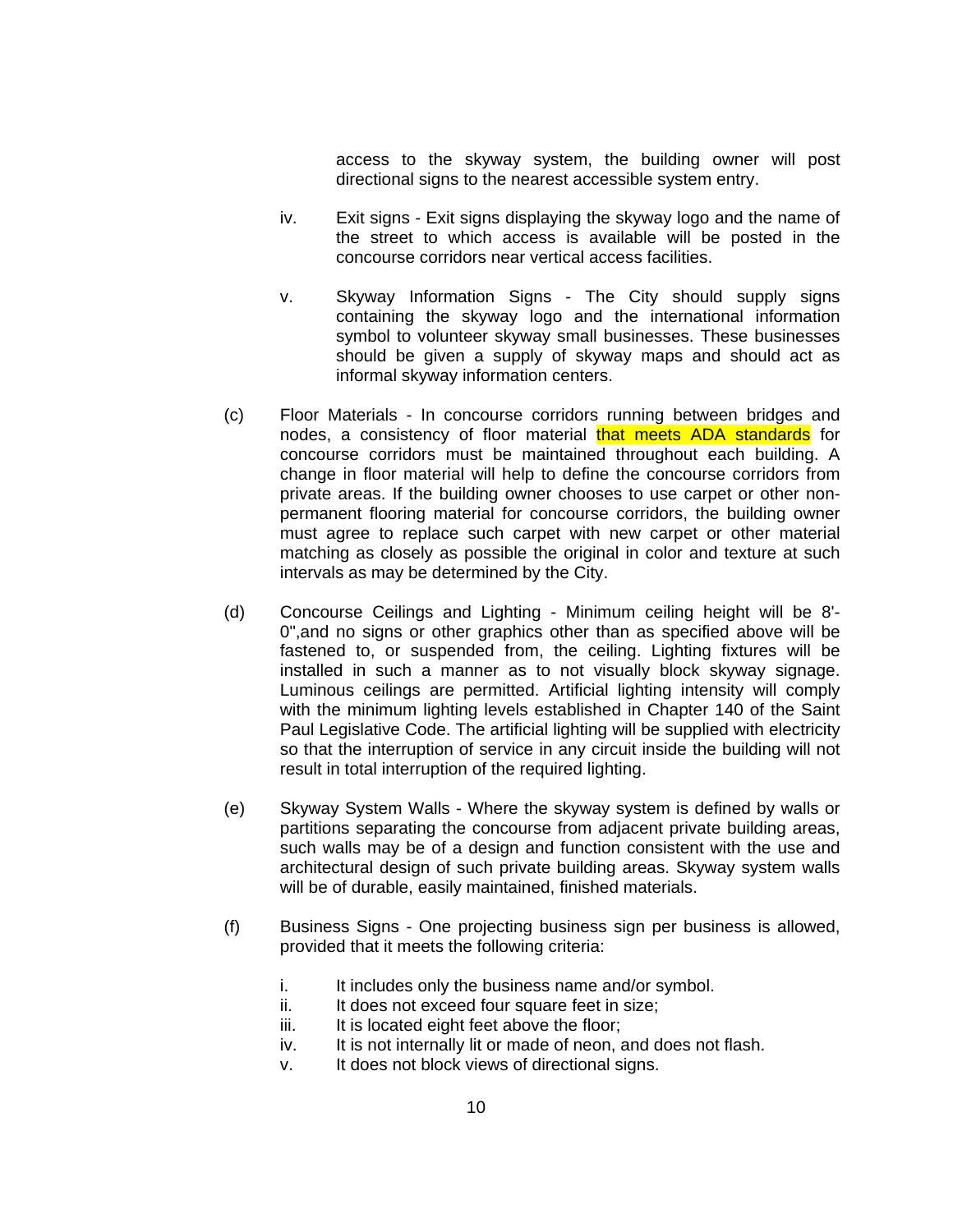All other business signs will be parallel to adjacent concourse walls.

- (g) Skyway Colors Skyway related signs and other graphics will employ a specific color scheme throughout the skyway system as developed by the City. Non-skyway related signs and graphics in proximity to the concourse or node area utilizing the same color scheme as skywayrelated graphics will not be permitted.
- (h) Temperature Heating, venting and air conditioning will be provided as required in Chapter 140 of the Saint Paul Legislative Code.
- 2. Nodes Nodes are the points of intersection of two or more concourse corridors and/or the location of a vertical access facility. At such points, pedestrian traffic is likely to be heavier and moving in varying directions, directional decisions are made, and other activities may be occurring. Such nodes must clearly possess a design identity and character separating them from abutting private areas, and must be primarily oriented to the public purpose of accommodating pedestrian travel in the skyway system, including orientation, direction changes, and congregation or vertical movement to street level. The size and configuration of the node will be dependent upon the number of concourse corridors intersecting its location within the downtown and the overall skyway system, and the amount and nature of anticipated pedestrian activity within the node. The node must be large enough to accommodate anticipated pedestrian activity and to constitute a special area of importance within the overall skyway system. Therefore, a wider than 12 foot concourse area may be required, where possible, at one major node in each block and may be necessary at other nodes. Secondary nodes may also occur in some instances, especially at points of vertical access to the street. Where appropriate, such areas will also have a width wider than the 12 feet appropriate for concourse corridors. It is desirable to achieve an integration of the street and skyway levels at the node areas; therefore, exposure to the ground level is encouraged.

To achieve prominence and identity for major node areas, the building owner, with the approval of the City, is encouraged to provide and maintain skyway furnishings in and near the node areas. Such furnishings may include sculptures, decorative fountains, public telephones, public restrooms, drinking fountains, kiosks for display of material of public interest, benches, trash receptacles, planter boxes and other furnishings and public art as approved by the City and in accordance with Chapter 12 (Public Art and Design) of the Saint Paul Administrative Code. The location of such furnishings in or near node areas will be determined jointly by the City and the building owner or developer, based on analysis of expected traffic patterns within the node and to adjacent private areas. The City and the building owner or developer will jointly approve the design of all such elements to be placed within the skyway system.

3. Bridges - Bridges generally span streets and sidewalks between property lines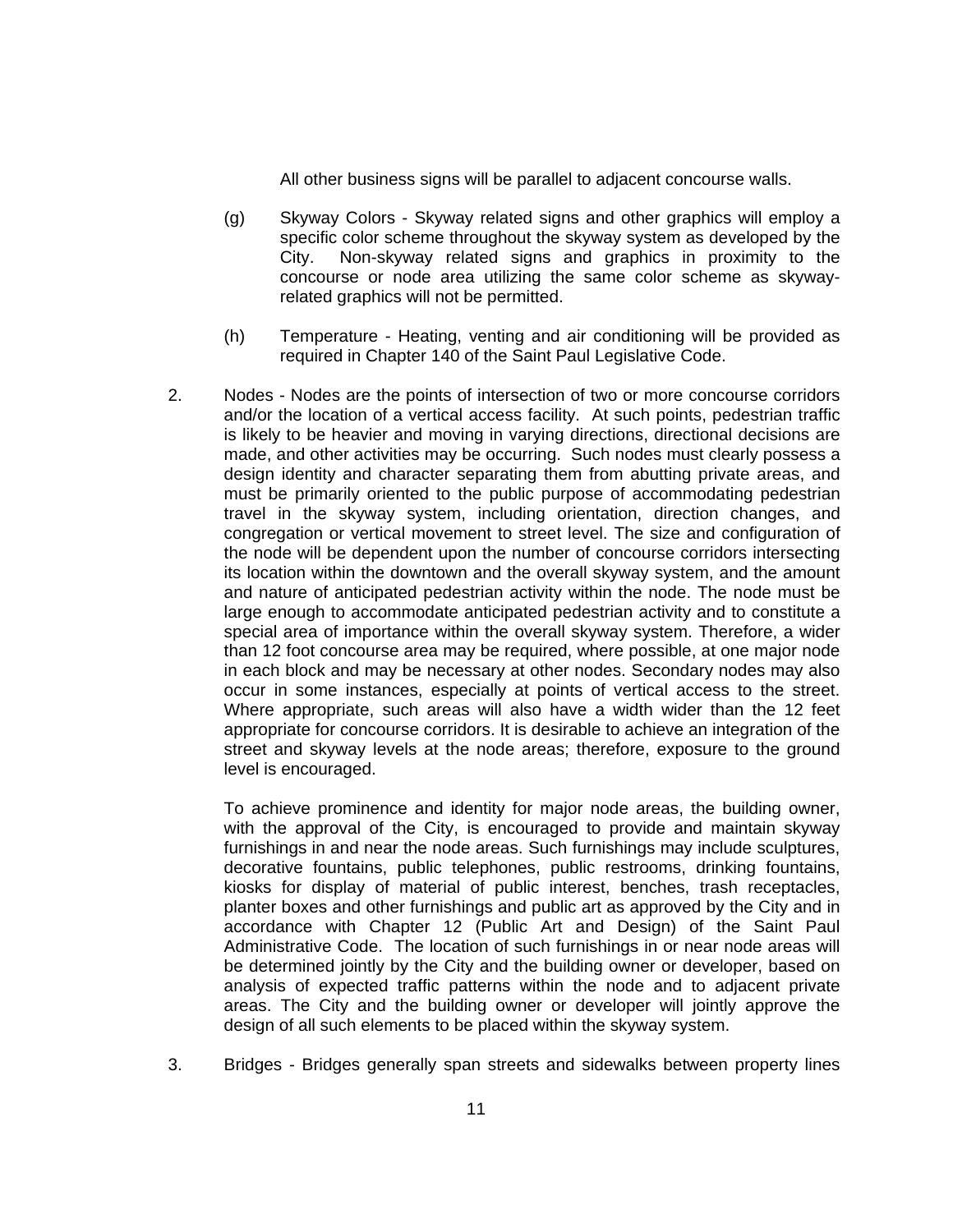and perform essentially the same public function as concourse corridors; therefore, the bridges will be built with a minimum clear width of 12'-0". Also, the City of Saint Paul currently requires a minimum bridge height clearance of 17'-4" at the center of the street which it spans. Bridges may span private property but must connect to an acceptable segment of the basic skyway system, giving access to a public street or other public property. Bridges will be of a consistent exterior design and materials throughout the downtown area. It is important that the skyway bridges reflect consistency in design and materials throughout downtown. Such consistency results in easier orientation for pedestrians, including people with visual disabilities, and allows the system to be read as a system, not just a collection of individual bridges. It is also important for bridges to emphasize neutrality, becoming a part of the urban streetscape rather than making their own architectural statement.

- (a) Floor Materials The preferred floor material for all skyway bridges is a neutral-colored terrazzo floor, herein referred to as "skyway terrazzo". However, as with concourse corridors, adjoining building owners may agree to use carpet or some other non-permanent flooring material for skyway bridges as long as such affected parties agree to maintain and/or replace such carpet with new carpet or other approved material matching the original as closely as possible in color and texture at such intervals as may be determined by the City. The City will also approve the quality and type of carpet to be used.
- (b) Bridge Ceilings and Lighting The standard bridge ceiling is linear metal with recessed filler strips and fluorescent lighting. Supplemental decorative lighting may be considered. Ceiling heights and lighting levels will meet the minimum requirements established in Chapter 140 of the Saint Paul Legislative Code.
- (c) Bridge Walls Bridge curtain walls will consist of clear glass to provide maximum visibility and include exterior dark bronze mullions. The preferred interior mullion color is also dark bronze, but in special circumstances, other neutral colors may be considered by the City. The vierendeel truss and related elements such as window washing ladders, ladder carriages, exposed icicle melting systems and ramp profiles will be painted a deep brown color.
- (d) Window-Washing Ladders Two window-washing ladders per bridge are required, one on each side.
- (e) Temperature Heating, venting and air conditioning will be provided as required in Chapter 140 of the Saint Paul Legislative Code.
- (f) Exterior Accent Painting The flanges (beam and truss details) will be painted in Western Automotive Finishes, Hi-Glo - W593, medium gold metallic.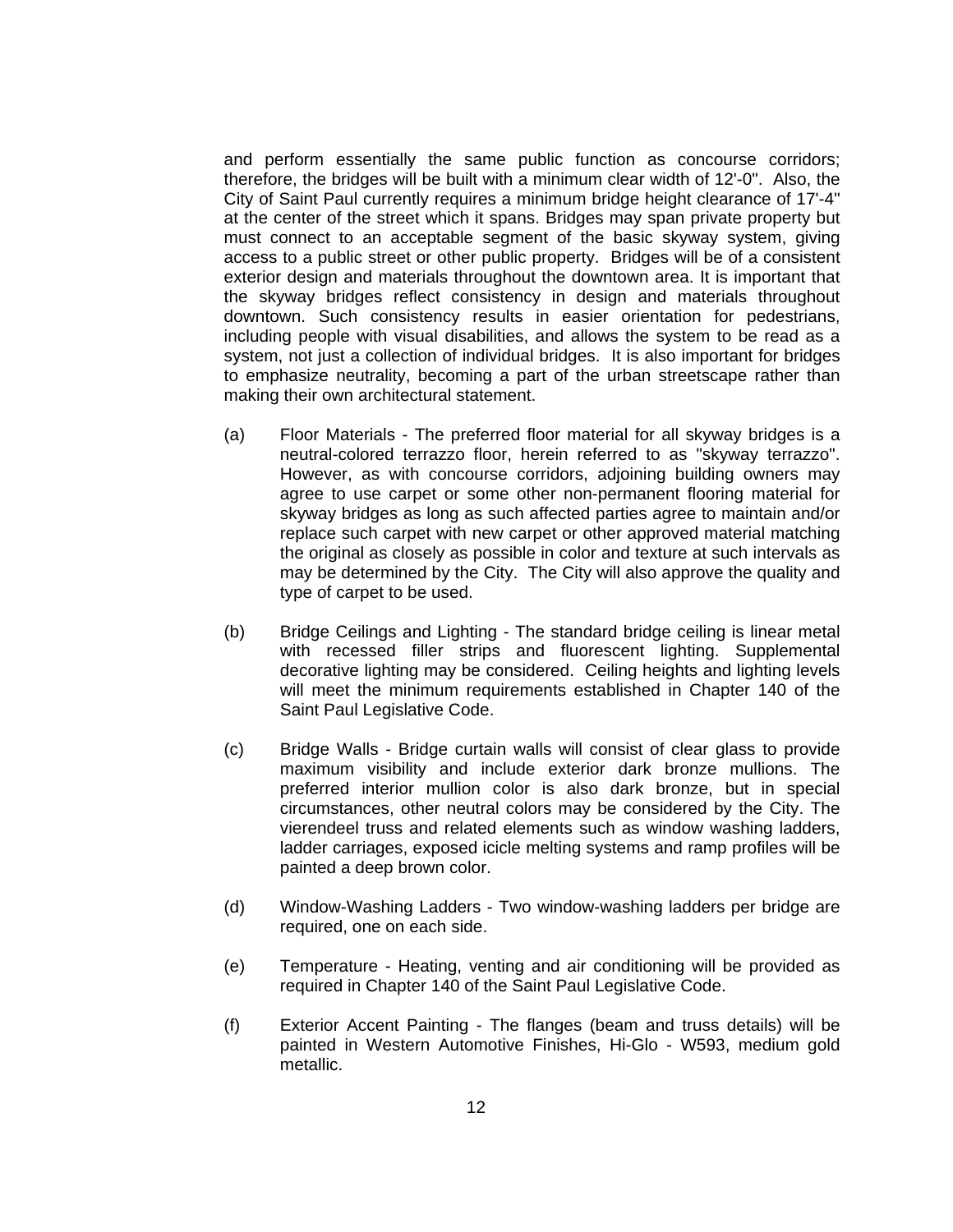- (g) Exterior Accent Lighting Accent lighting on the exterior of bridges will be of a consistent design throughout the system.
- (h) Length Long bridges will be avoided by not placing them over open space, surface parking lots, empty blocks, or intersections.
- (i) Number per Block Visual clutter will be avoided by allowing only one skyway bridge connection for each block face. Mid-block bridges are preferred, intersecting connecting buildings at 90 degrees (i.e. perpendicular to the street).
- (j) Bridge Doors and Ramps Bridge doors are required. The design, configuration, etc. of bridge doors and ramps will comply with the Americans with Disabilities Act. New doors installed after the effective date of this skyway policy will be equipped with motion detectors or other automatic opening devices. Bridge doors already in place on the effective date of this skyway policy will be equipped with automatic opening devices according to a schedule determined by the City.
- (k) Exceptions from Standard Design Requests for exceptions from these guidelines will be evaluated on the basis of specific conditions and constraints, and will be strictly viewed in terms of maintaining skyway design continuity and integrity.
- $(i)$  Exterior Paint Color Specifications The following paint types and colors will be used: bare steel/metal decking primer: Tnemec Zinc 90-97, Green; for tie coats: as recommended by the paint (Tnemec) manufacturer; for the finish coat: Tnemec Series 73 Endurashield, IN 02, Medium Bronze, Semi-Gloss; and for the exterior accent stripe: Western Automotive Finishes, Hi-Glo, W 593, Medium Gold Metallic.
- 4. Bridge Support Structures and Service Bridge support structures will support the bridges at either end and will be contained within the buildings unless it is structurally necessary to provide bridge supports independent of the building. New buildings that will connect to the skyway system will be designed to "grasp" the standard bridge design, so that the bridge and its connection are an integral part of the original facade design, rather than treated as an add-on. All supports independent of buildings will be outside existing or proposed rights-of-way of public streets, wherever possible. Bridge services are defined as those electrical and mechanical systems which supply fresh air and provide heating, cooling and electrical service to the bridge. Also included is the roof drainage system.
- 5. Vertical Access Facilities Vertical access facilities in the form of stairs, escalators and elevators provide access to the concourse nodes, corridors, and the bridges from the street. Vertical access between the concourse and street level is required throughout the skyway system, with escalators or elevators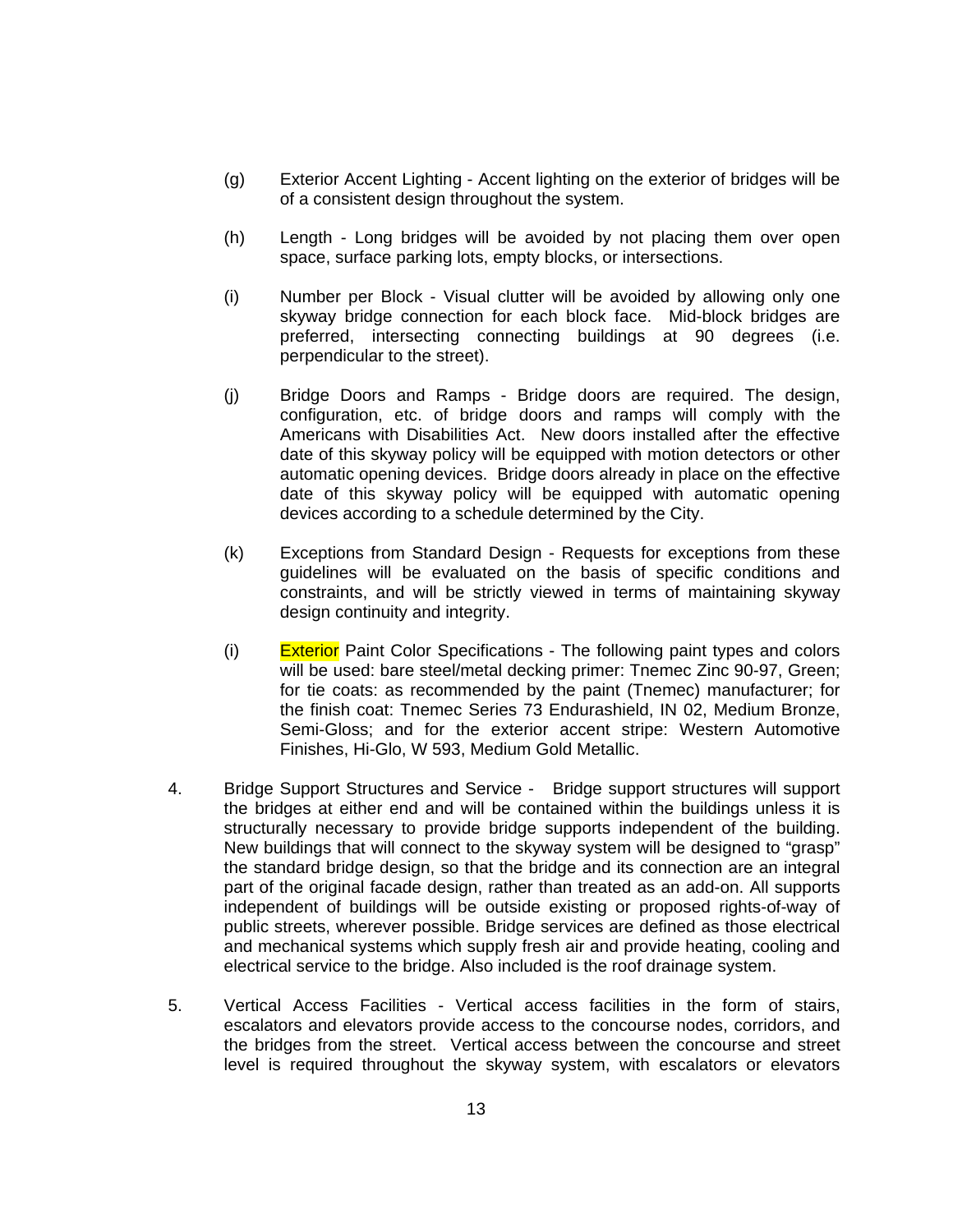being required at the principal points of access to the skyway system. Elevators are encouraged in order to retain accessibility of the skyway system to all persons. Generally, vertical access will be provided at or near each end of the bridges crossing streets and may also is required at other locations within the system. Vertical access points will be adequately signed so that the pedestrian can both visually and physically connect the skyway system to the ground. New buildings that will connect to the skyway system will be designed to clearly show the vertical connection between the skyway and the ground.

## **E. PUBLIC ART**

Future skyways may incorporate public art in accordance with Chapter 12 of the Saint Paul Administrative Code, provided that such public art does not detract from or otherwise negatively affect pedestrian safety, movement and visibility; or the function, maintenance or design continuity of the system.

# **F. SUBMISSION OF PLANS**

Plans will be submitted by the building owner for approval by the City, indicating all materials, finishes, signage, etc. used in the skyway system and the architectural manner in which the skyway system is separated from abutting private building areas where the concourse occurs within the owner's building. The City may make certain additions to such drawings, including signs and other graphics, furniture, and other elements consistent with achieving identity and design continuity for each segment of the skyway system. Any requested exceptions from the City's design guidelines for skyway concourses and bridges will be reviewed and approved by the City, with input from the Heritage Preservation Commission (as appropriate), the District 17 Community Council, and the Building Owners and Managers Association. The City may establish an ad hoc design review committee, composed primarily of qualified design professionals, to review requests for exceptions to this policy.

## **G. EASEMENT REQUIREMENTS**

In order to assure a public benefit from the public investment made in development of the skyway system in the downtown, all areas of the skyway system must be located either on public property or within a public easement granted by the developer or building owner. Such easements will be coterminous with the designated areas of concourse corridors, nodes and vertical access facilities and will extend on the ground floor from the foot of vertical access facilities to a public sidewalk or other public property, giving access to a public sidewalk. Such easements will be required for both those skyway system elements for which the City is responsible and those elements constituting a link in the basic system for which private parties may be responsible. The easements will be in form satisfactory to the City and will be limited to the life of the improvements constituting the skyway system. The easements will grant to the public the right of use of the skyway system for purposes of ingress and egress and pedestrian transit without limitation, except that such easements may attach reasonable conditions regarding closing parts or all of the skyway system within the developer's or owner's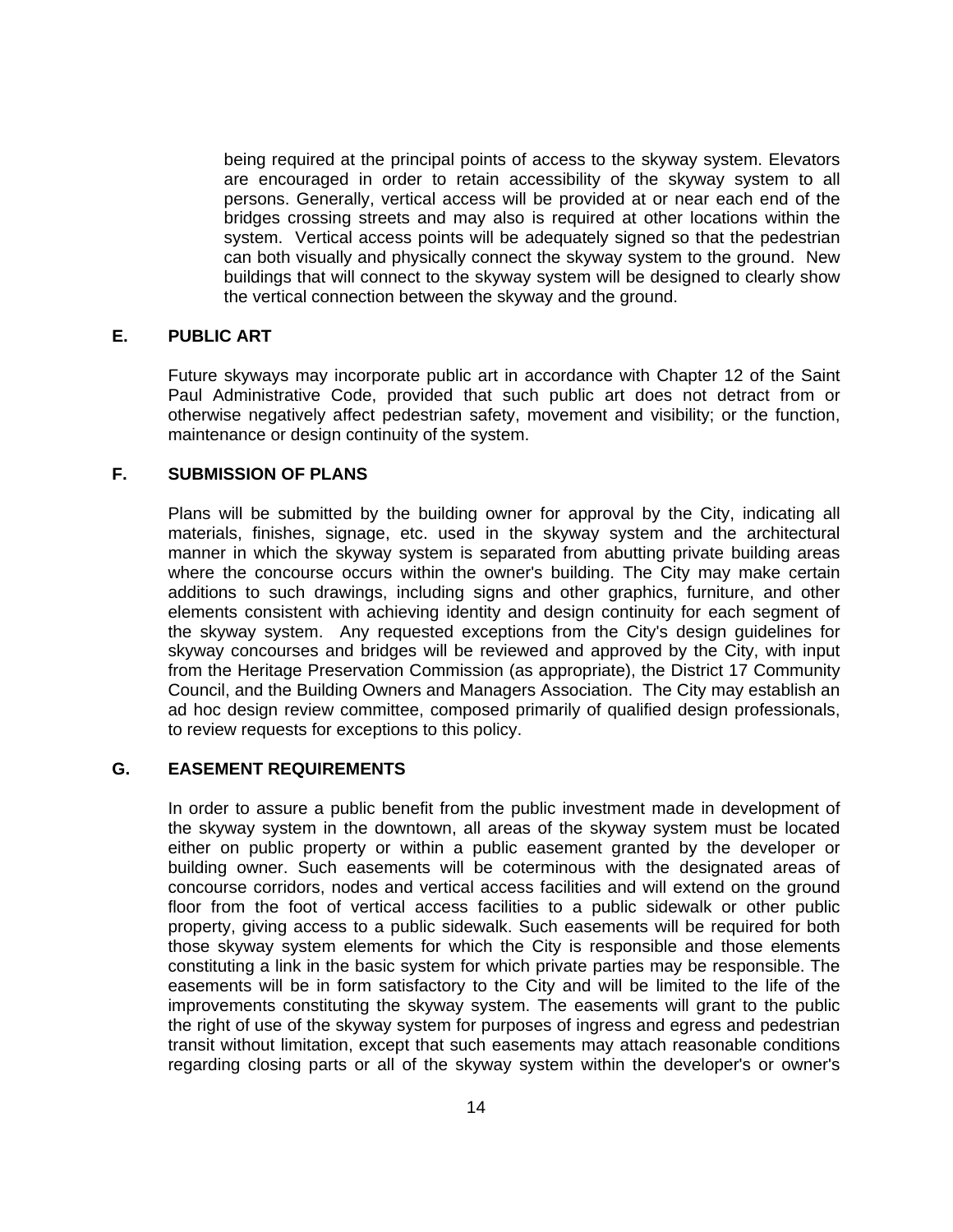structural improvements during non-business hours as dictated by reasonable security requirements of the buildings through with the concourse passes. The City will attempt to negotiate 24 hour easements.

In order to assure the possibility of future expansion of the skyway system, when a building is connected to the skyway system the developer or building owner will grant to the City an easement which assumes expansion of the system beyond the building and/or block immediately being connected.

The developer or building owner will have the right at any time to change the locations or alignments of such easements provided that 1) new easements are granted which permit the continuity of the skyway system; 2) the developer or owner installs a new pedestrian concourse on the new easement area at the developer's or owner's sole cost and expense; and 3) the new easement meets the City's minimum requirements for width, height, etc.

In the event the developer or owner elects to substitute a new easement location, it will submit to the City an easement survey and legal description thereof, the plans and specifications therefore, and proof of ability to pay and method of payment therefore for City approval. The City will have 90 days after the submission in which to approve or reject the proposal. If the City rejects the proposal, it must do so in writing within the 90 day period and, in such writing, set forth in detail the valid reasons for such rejections. In the event the City fails to reject the proposal within said 90-day period, the City's consent will be conclusively presumed. The City will not be required to approve any change in easement location unless the easement to be submitted contains at least the same area and dimensions of the existing easement; and the improvements are of the same character, quality and functional characteristics of the initial concourse, including replacement of signs, graphics and furniture provided in the original skyway system. When the City approves the substitution, the parties will then join in the execution and delivery of an amendatory agreement in recordable form which designates the substitute location and terminates the easement over the old location effective upon completion of the construction of the new concourse and skyway system.

#### **H. OPERATION AND MAINTENANCE REQUIREMENTS**

The skyway system, including all future additions, is located on public property or within public easements. As such the City has a proprietary obligation for operation, maintenance, repair and replacement of the skyway system. Nevertheless, the City will require, as part of the easement agreement, that the developer or building owner assume the full responsibility for the operation, maintenance, repair and replacement for all segments of the skyway system located within its property, for bridges over streets abutting its property, and carry out such operation, maintenance, repair and replacement at its own expense without cost to the City. In the event that the developer or building owner fails to operate, maintain, repair or replace the concourse system, or any part thereof, in compliance with Chapter 140 of the Saint Paul Legislative Code, the City may perform such operations and assess all costs incurred in so doing against the developer or building owner in accordance with the normal procedures for assessments related to